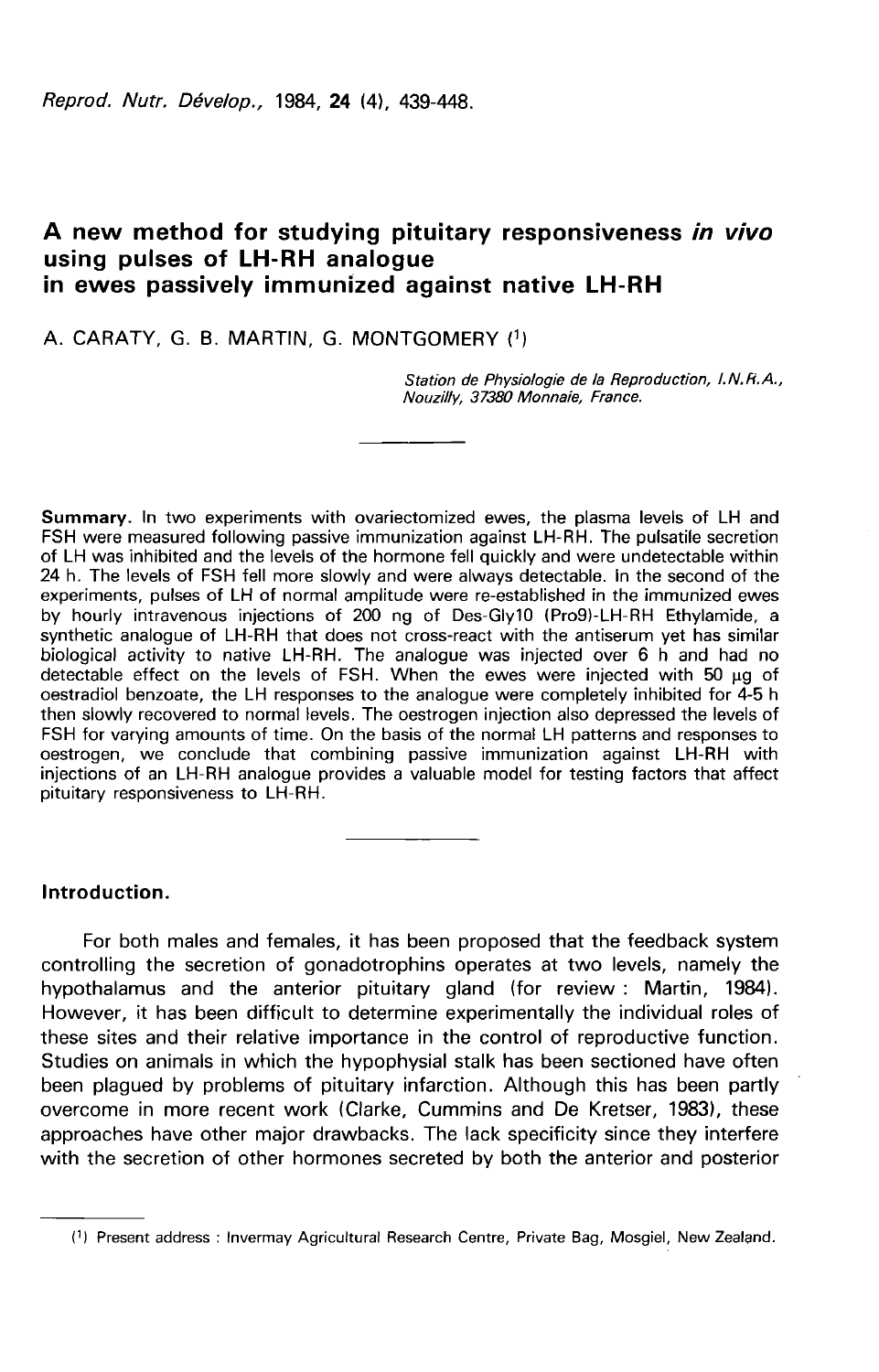pituitary glands, the surgery is complex and time-consuming, and it is difficult to keep the operated animals in good health for long periods of time.

In contrast, immunological neutralization of the particular hypothalamic hormone being studied would overcome the questions of specificity and circumvent the need for difficult surgery and animal maintenance. The neutralized hypothalamic hormone could then be replaced with a synthetic analogue that does not cross-react with the antibodies in use, and pituitary responses to various treatments could thus be tested in vivo without interference from the hypothalamus.

It has been shown that active immunization against luteinizing hormonereleasing hormone (LH-RH) will specifically and effectively inhibit the secretion of luteinizing hormone (LH) and reduce the levels of follicle-stimulating hormone (FSH) in rams and ewes (Clarke, Fraser and McNeilly, 1978 ; Jeffcoate, Foster and Crighton, 1978 ; Lincoln and Fraser, 1979 ; Fraser and McNeilly, 1982). Furthermore, Fraser, Clarke and McNeilly (1981) have demonstrated that the secretion of the gonadotrophins can be stimulated in the immunized animals by injections of an LH-RH analogue, but they were unable to maintain normal patterns of secretion because they used a highly potent and long-acting compound that induced pituitary refractoriness.

We therefore decided to develop this model further by using an LH-RH analogue with a potency similar to naturally occurring LH-RH, and to test whether such a model could be used to study the effects of oestrogen on the secretion of LH and FSH by the anterior pituitary gland.

### Material and methods.

Production of the antiserum.  $-$  The synthesis of the conjugate, LH-RHglutaraldehyde-human serum albumin, has been described previously (Caraty et  $a$ ., 1980). The conjugate was dissolved in physiological saline, emulsified with Freund's complete adjuvant and used to immunize two ovariectomized Prealpesdu-Sud ewes. The antigen (1 mg LH-RH per 4 mg human serum albumin) was injected intradermally (at about 40 sites) at weekly intervals for 4 weeks. One month later an intravenous booster injection (without adjuvant) was given and blood was collected 5 and 7 days later After a further month, the immunization schedule was repeated and 6 days after the booster the animals were decapitated. The blood from the two ewes was collected, pooled, and allowed to coagulate at 4 °C. The serum was separated and stored at  $-20$  °C.

The titres and the cross-reactions exhibited by the antisera were measured in a radioimmunoassay system which has been described in detail elsewhere (Caraty et al., 1980). A highly specific antiserum was produced that bound 45 % of the labelled LH-RH at final dilutions of 1/50 000 and 1/150 000 after the first and second schedules of immunization, showing that repeated treatment with antigen can produce LH-RH antisera of high titre in the sheep. The binding of labelled hormone by the second batch of antiserum was reduced from 45 % to 20 % by the addition of 25 pg of unlabelled hormone to the reaction mixture. Only the second batch of serum was used in the present experiments.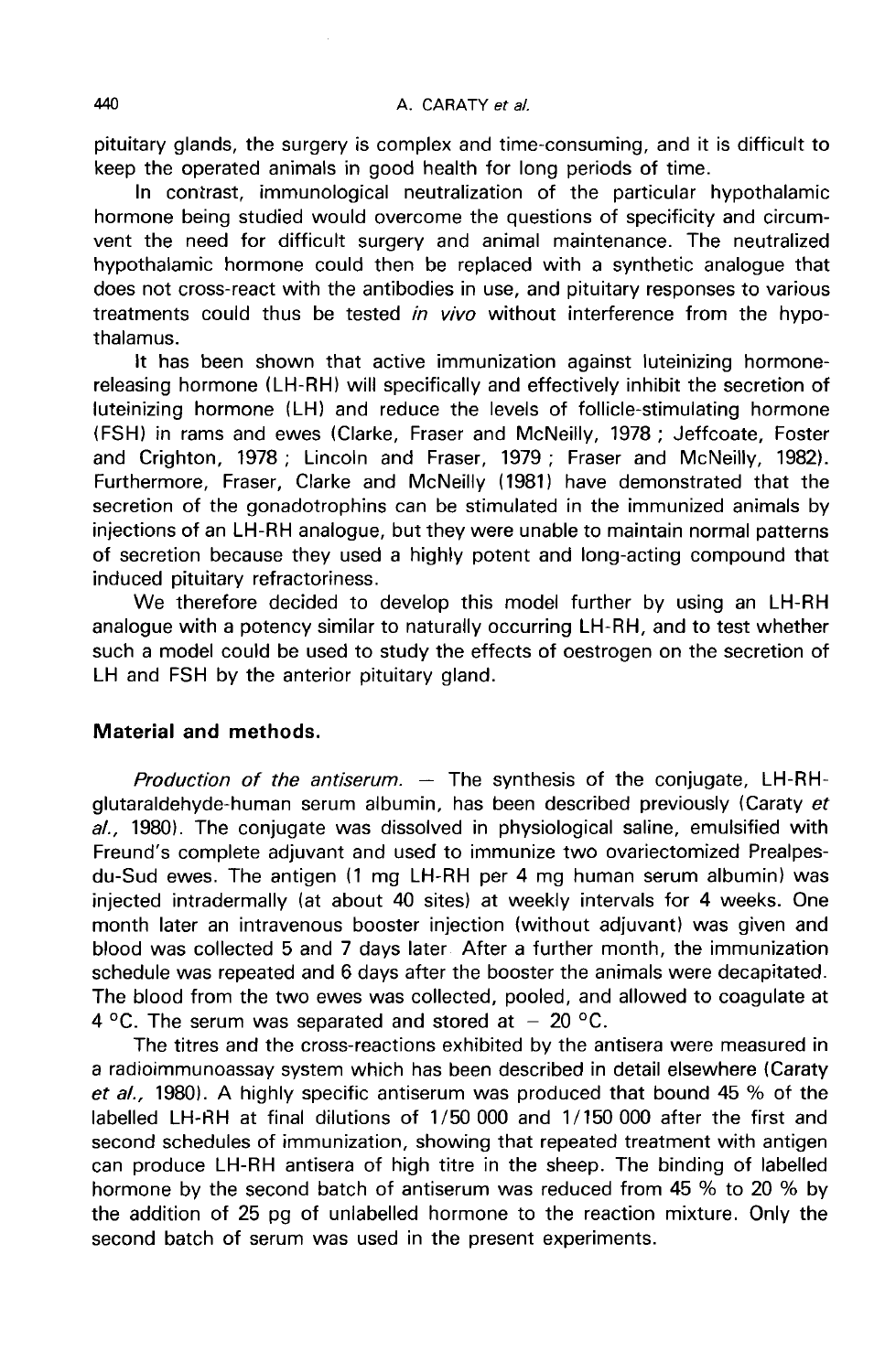Analogue to  $LH$ -RH.  $-$  To stimulate the secretion of gonadotrophins in animals that had been immunized against LH-RH, we injected intravenously a saline solution of the synthetic analogue Des-Gly10(Pro9)-LH-RH ethylamide (molecular formula : Glp-His-Trp-Ser-Tyr-Gly-Leu-Arg-Pro-NH-Ethylamide). The compound (cat. no. PB2206) was provided by Cambridge Research Biochemicals (Harston, Cambridgeshire, England) and has a biological activity between twofold (J. Sandow, 1978, pers. comm.) and five-fold (Fujino et al., 1972) that of native LH-RH. The cross-reaction of the analogue was very low (less than 0.001 % at B/Bo 45 %) and there was a complete absence of binding of analogue that had been labelled with iodine-125 (Caraty et al., 1980) in the presence of an excess (final titre 1/1 000) antiserum.

Experiment 1.  $-$  In September (early breeding season), blood was sampled every 10 min for 4 h from two Romanov ewes that had been ovariectomized six months previously. The following day (Day 0), the sampling procedure was repeated and the ewes were injected intravenously with 50 ml of the LH-RH antiserum. Blood samples were collected every 10 min for two hours on Day 10 and Day 30 to determine the duration of the effects of the antibody. Between Day 10 and Day 30, doses of 100, 200 and 400 ng of the analogue were injected intravenously and on the basis of the responses we were able to select a dose (200 ng) that evoked an LH pulse with an amplitude and duration similar to those of the endogenous pulses observed on the day prior to immunization. A large stock of the analogue was dissolved in physiological saline at a concentration of 100 ng/ml and frozen in aliquots for use in experiment 2.

In both experiments, indwelling jugular catheters were used to facilitate the injections and collection of blood samples. The samples were heparinized and centrifuged, and the plasma was separated and stored at  $-20$  °C until assayed. To allow precise estimation of the amplitude of the responses to the injections of analogue, the first blood sample was always taken at a constant interval (10 min) after the injection.

Experiment 2.  $-$  In June (mid-anoestrus), blood was sampled every 10 min for 6 h from three Romanov  $\times$  Prealpes ewes (ovariectomized for at least 6 months). The following day (Day 0), the sampling procedure was repeated and the ewes were immunized with 50 ml of the antiserum. On Day 8, samples were collected for 6.5 h and after the first half-hour the ewes were injected hourly (total 6 injections, each of 200 ng) with the analogue to provide an artificial pulse regimen. The amplitudes (peak concentration-concentration at preceding nadir) of all of the endogenous pulses on Day-1 were measured for comparison with the amplitudes of the responses to the last five analogue injections on Day 8. The response to the first injection was omitted from the analysis because it was not preceded by an inter-pulse nadir.

On Day 24, the artificial pulse regimen and sampling procedure were reimposed for 18 h. Ten minutes after the second pulse of analogue, the ewes were injected intravenously with 50 yg of oestradiol benzoate.

Radioimmunoassays. - The concentration of LH was measured with a double antibody radioimmunoassay (Pelletier et al., 1968). The limit of detection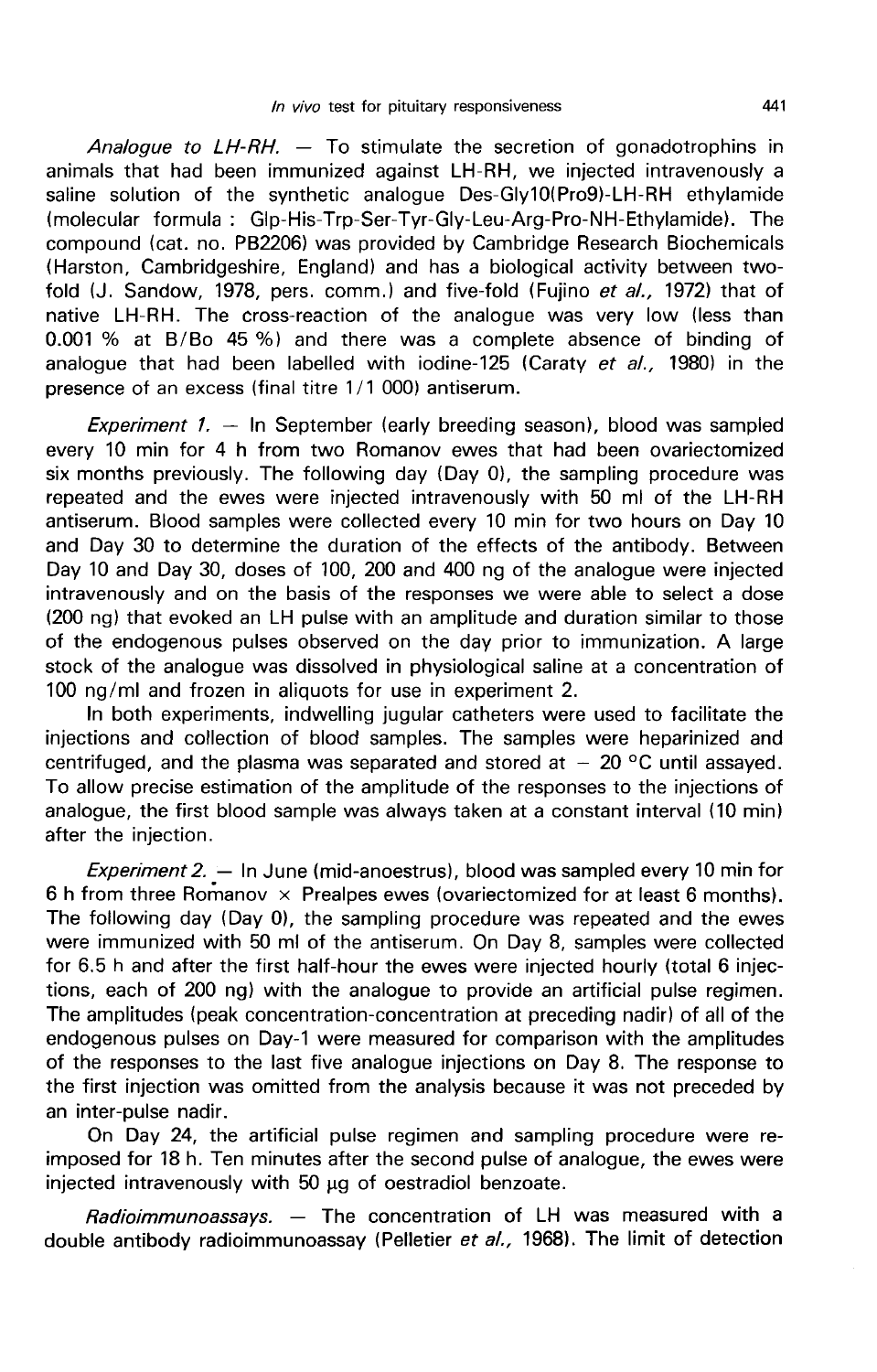was 0.6 ng/ml and the intra-assay coefficient of variation was 10 % at  $B/Bo = 70 % (0.25 nq/ml)$ . The standard hormone preparation (CNRS LH-M3) has an activity of 1.8 units NIH-LH-S1 per mg. We measured the levels of FSH with a homologous radioimmunoassay (Blanc and Poirier, 1979) using the standard preparation CNRS-FSH-P26 with an activity of 36 units NIH-FSH-S3 per mg. The intra-assay coefficient of variation ranged from  $4\%$  $B/Bo = 30 % : 2 ng/tube$  to 7 % (at  $B/Bo = 70 % : 0.6 ng/tube$ ).

To avoid variation between assays, all samples for each hormone were measured in a single assay. Each hormone was measured in duplicate  $50 \mu l$ aliquots (LH and FSH) of plasma. Pulses of LH were defined as described by Goodman and Karsch (1980).

Statistical analysis. — Changes in the concentrations of hormone within the same animal were tested for statistical significance by analysis of variance for repeated measurements (Sokal and Rohlf, 1969).

# Results.

Experiment 1.  $-$  In both ewes the pulses of LH were inhibited by the injection of the antiserum (fig. 1). Remarkably, the levels of LH remained elevated and did not decline greatly during the 3.5 h of observation on Day 0. However, the hormone was undetectable on Days 2 and 10 in both ewes. In one ewe it had risen significantly  $(P < 0.001)$  by Day 30. For FSH the decline was more progressive and much slower, becoming statistically significant by Day 2 for Ewe 1 (P < 0.001) and by Day 10 (P < 0.001) for Ewe 2.

*Experiment 2.*  $-$  The immediate effects of passive immunization on the secretion of LH were similar to those seen in experiment 1. The pulses



FIG. 1.  $-$  The secretion of LH and FSH in two ovariectomized ewes following passive immunization against LH-RH.

442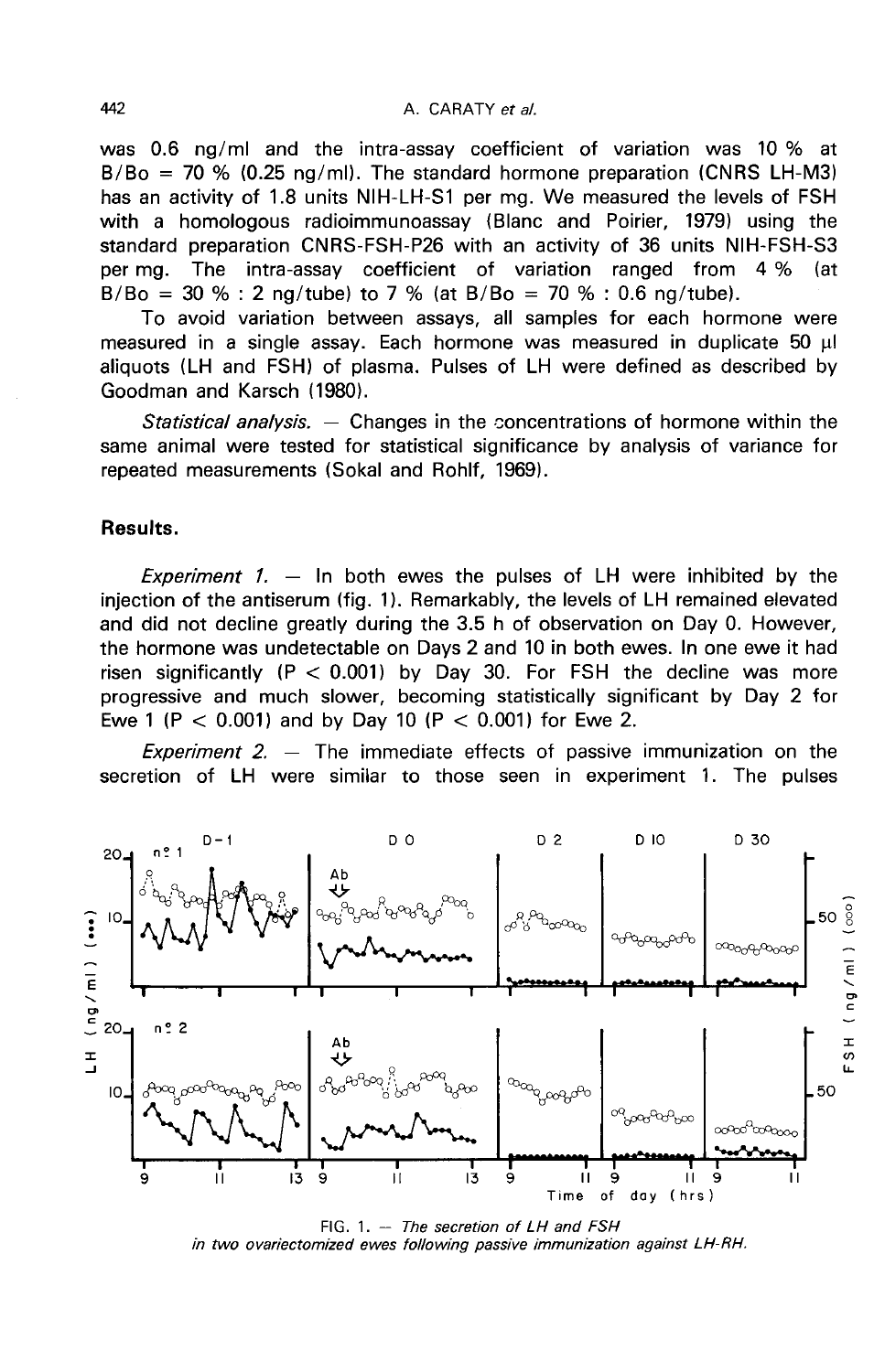disappeared but the concentration of the hormone took some time to decline and in one ewe it even increased during the 2-h period immediately following treatment (Ewe 3, fig. 2). The observation period after immunization was longer in this experiment than in the first and a decline in concentration was visible during the first day. On Day 8, serial injections of 200 ng of the analogue regularly evoked episodes in the secretion of LH (fig. 2) with amplitudes very similar to the amplitudes of the endogenous pulses observed before treatment with the antiserum (table 11. Although there was little variation in the amplitude of the responses within a given profile, there was considerable variation between the ewes in their responses to the analogue.

On Day 24, three weeks after immunization, the concentrations of LH had increased significantly above those observed on Day 8 in all three animals.



FIG. 2. - The secretion of LH and FSH before  $(D_1)$  and following  $(D_0)$  passive immunization against LH-RH and replacement with a synthetic LH-RH analogue  $(D_8)$ .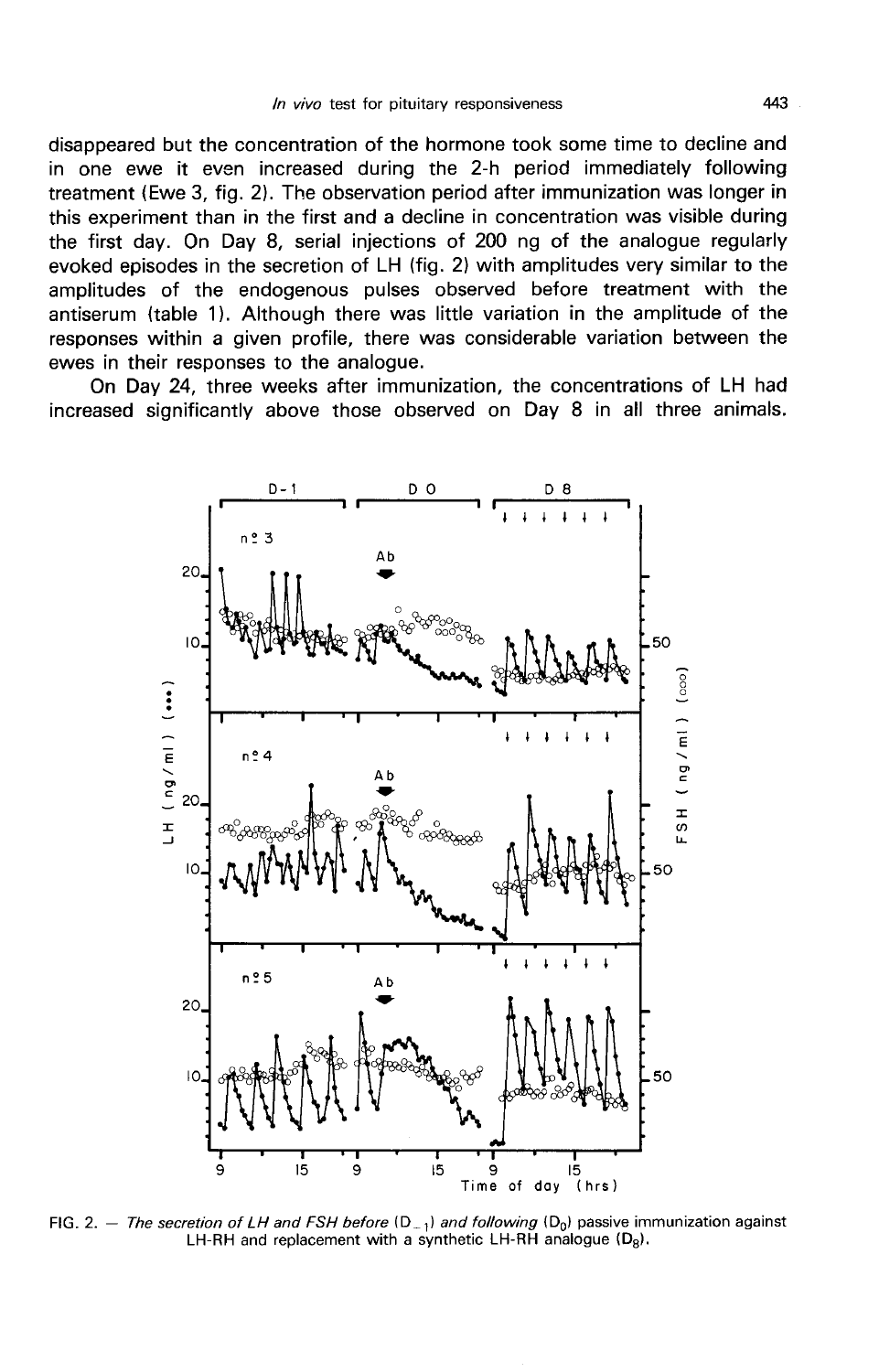|  |  |  | TABLE | 1 |
|--|--|--|-------|---|
|--|--|--|-------|---|

| Amplitudes of endogenous LH pulses in three ovariectomized ewes before immunization against |  |  |  |  |  |  |  |                                                                                          |  |
|---------------------------------------------------------------------------------------------|--|--|--|--|--|--|--|------------------------------------------------------------------------------------------|--|
|                                                                                             |  |  |  |  |  |  |  | LH-RH and after immunization and restoration of LH secretion with 200 ng/injections of a |  |
| synthetic analogue (experiment 2).                                                          |  |  |  |  |  |  |  |                                                                                          |  |

| Pulse amplitude (ng/ml) |   |              |              |   |                |              |  |  |  |  |
|-------------------------|---|--------------|--------------|---|----------------|--------------|--|--|--|--|
| Before immunization     |   |              |              |   | After analogue |              |  |  |  |  |
| Day-1                   |   |              |              |   | Day-8          |              |  |  |  |  |
| Ewe                     | n | $mean + SEM$ | range        | n | $mean + SEM$   | range        |  |  |  |  |
| 3                       | 8 | $6.2 + 1.5$  | $1.8 - 11.8$ | 5 | $5.7 + 0.5$    | $4.2 - 7.2$  |  |  |  |  |
| 4                       | 9 | $6.1 + 1.1$  | $3.6 - 13.0$ | 5 | $11.8 + 2.0$   | $7.7 - 17.2$ |  |  |  |  |
| 5                       | 5 | $10.7 + 1.0$ | $8.8 - 13.2$ | 5 | $12.1 + 0.9$   | $9.4 - 14.8$ |  |  |  |  |



FIG. 3.  $-$  D24 : the secretion of LH and FSH after oestradiol benzoate injection (50  $\mu$ g) *in passively immunized ewes under an hourly analogue replacement regime.*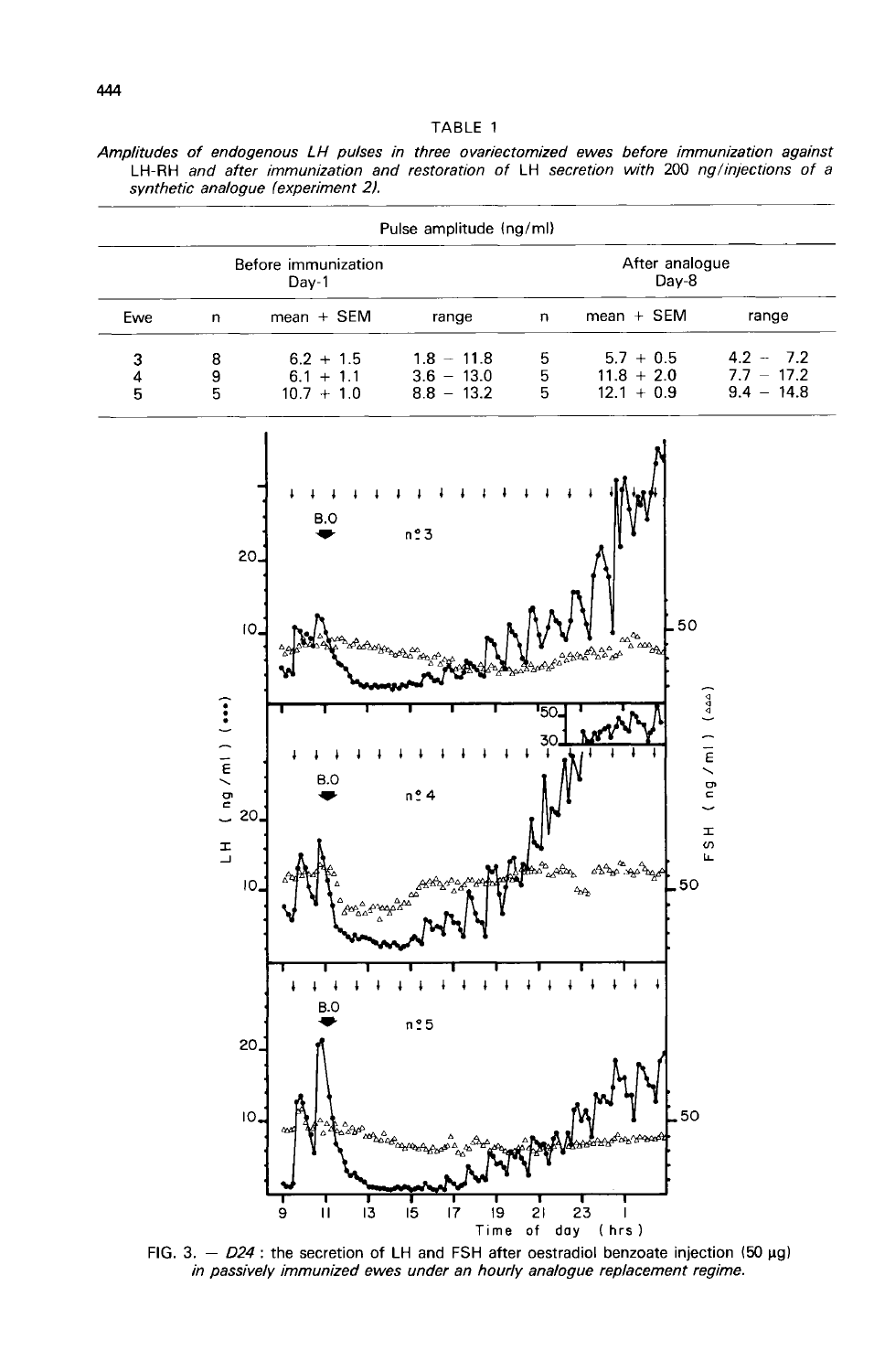However, the amplitudes of the responses to the analogue were similar to those observed on Day 8. Immediately following the injection of oestrogen, all three ewes became completely insensitive to the analogue (fig. 3) and responses to the injections were undetectable for at least 4 h.

The concentration of FSH was not obviously affected on the first day of immunization but was significantly reduced ( $P < 0.001$ ) by Day 8. There was no strong evidence for the release of pulses or for an increase in the level of FSH during the injections of analogue. The injection of oestrogen on Day 24 lowered the levels of FSH within 4-5 h in all three ewes (fig. 3), a rate of decline considerably greater than that observed after immunization against LH-RH where several days were required for the effects to become detectable.

#### Discussion.

Passive immunization of ewes against LH-RH rapidly blocked the secretion of LH pulses and within a one day of treatment the hormone could not be detected. The pulsatile pattern was then effectively re-established with hourly injections of small doses of the synthetic analogue, Des-Gly10 (Pro9)-LH-RH ethylamide. This contrasts with the findings of Fraser et al. (1981) who were unable to evoke regular responses in immunized ewes with-three-hourly injections of the analogue HOE766. The reason for this undoubtedly lies in the difference between the activities of the analogues : HOE766 is 50-100 times more active than native LH-RH (Konig, Sandow and Geiger, 1975) whereas the product we used is only 2-5 times as active. The success of our regime of treatments indicates that the immunization/analogue model could be a useful tool for investigating the factors affecting the sensitivity and responsiveness of the anterior pituitary gland to LH-RH, and the role of these variables of pituitary function in the control of reproduction. This model has several advantages over the surgical techniques since it is specific for LH and FSH, and it avoids complex surgery and animal maintenance. The principle behind the model might also be applied to studies of the secretion of other pituitary hormones.

Endogenously generated LH secretion began reappearing 20 days after immunization in both experiments indicating that insufficient antibody remained to bind all of the endogenous LH-RH. This agrees with the observation by Fraser and McNeilly (1983) that entire ewes recommence ovulatory cycles about 30 days after a single treatment with anti-LH-RH. Thus with passive immunization it would be necessary to give the animals and additional dose of the antiserum every three weeks. This increases the expense in terms of antiserum requirements, potentially the major factor limiting experimental designs. The use of active immunization would overcome this continued requirement, but control of the quantity and quality (especially with respect to affinity for the analogue) of the antibodies would be lost. Furthermore, considerable time is required to raise the antibodies so that actively immunized animals would be deprived of LH-RH for long periods. This would probably affect pituitary function and therefore the results of tests of pituitary responses.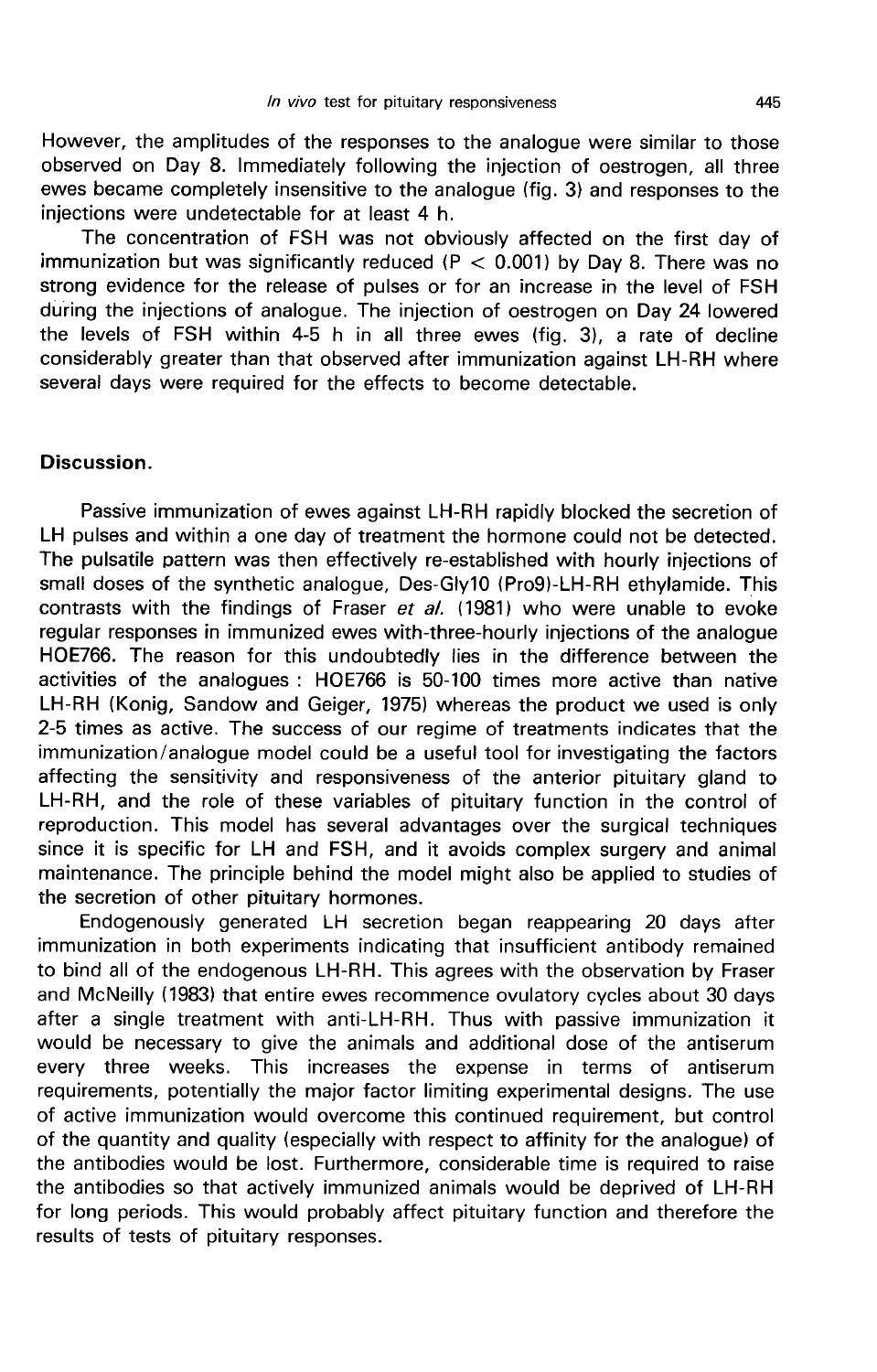The ability of the immunization/analogue model to reflect real physiological events is perhaps best demonstrated by the responses to the injection of a high dose of oestrogen. In all three ewes there was a rapid and complete loss of responsiveness to the pulses of analogue followed by a gradual recovery during which the LH pulse amplitudes increased progressively until they returned to normal size. The resulting LH profiles show effects that are strikingly similar to the responses to oestrogen injection described for ovariectomized monkeys (Yamaji et al. (1972) and ovariectomized ewes (Diekman and Malven, 1973 ; Davis and Borger, 1974).

Whereas the secretion of LH was rapidly blocked by immunization, the secretion of FSH changed quite slowly, taking several days to decrease significantly. Even after 24 days of deprivation of LH-RH, the concentrations did not reach those normally seen in entire ewes in this laboratory (Poindron et al., 1980), an observation that agrees with previous studies in ewes actively immunized against LH-RH (Clarke et al., 1978 ; Jeffcoate et al., 1978). This slow and incomplete effect was reflected in the lack of responsiveness to the pulses of analogue. These observations are consistent with those of Lincoln and Short (1980) who found that it was necessary to maintain treatment with exogenous pulses of native LH-RH for several days in order to increase the levels of FSH in rams. If the immunization/analogue model were to be useful for studying the secretion of FSH it would therefore seem essential to place the animals on a continuous regime of exogenous pulses.

In contrast with the slow fall in FSH levels following immunization, there was a rapid inhibition after the oestrogen injection as was observed by Fraser et al. (1981). When considered along with the lack of acute response to physiological doses of LH-RH analogue, these observations are consistent with the hypothesis that control of tonic FSH secretion is not exerted at the hypothalamic level but through acute negative feedback exerted on the anterior pituitary gland by ovarian factors (including steroid hormones). There are also other lines of supporting evidence : ovariectomy of ewes that have been actively immunized against LH-RH leads to an increase in FSH levels (Clarke et al., 1978), and passive immunization against LH-RH in entire ewes during the follicular phase leads to an increase in the levels of FSH, probably through deprivation of oestrogen (Fraser and McNeilly, 1983). Normally, FSH levels fall during the follicular phase due to the build-up in oestrogen levels (Baird and McNeilly, 1981).

In conclusion, in this report we have described an experimental model which should enable us to improve our understanding of pituitary function. Until now, studies of the effects of steroids on pituitary sensitivity and responsiveness to LH-RH have always been difficult to interpret since the results could have been confounded by the effects of changes in the endogenous secretion of LH-RH. Furthermore, large and possibly non-physiological doses of LH-RH have often been necessary in order to evoke LH responses that can be measured above endogenous secretion. The immunization/analogue model should overcome these problems.

> Reçu en novembre 1983. Accepte en mars 1984.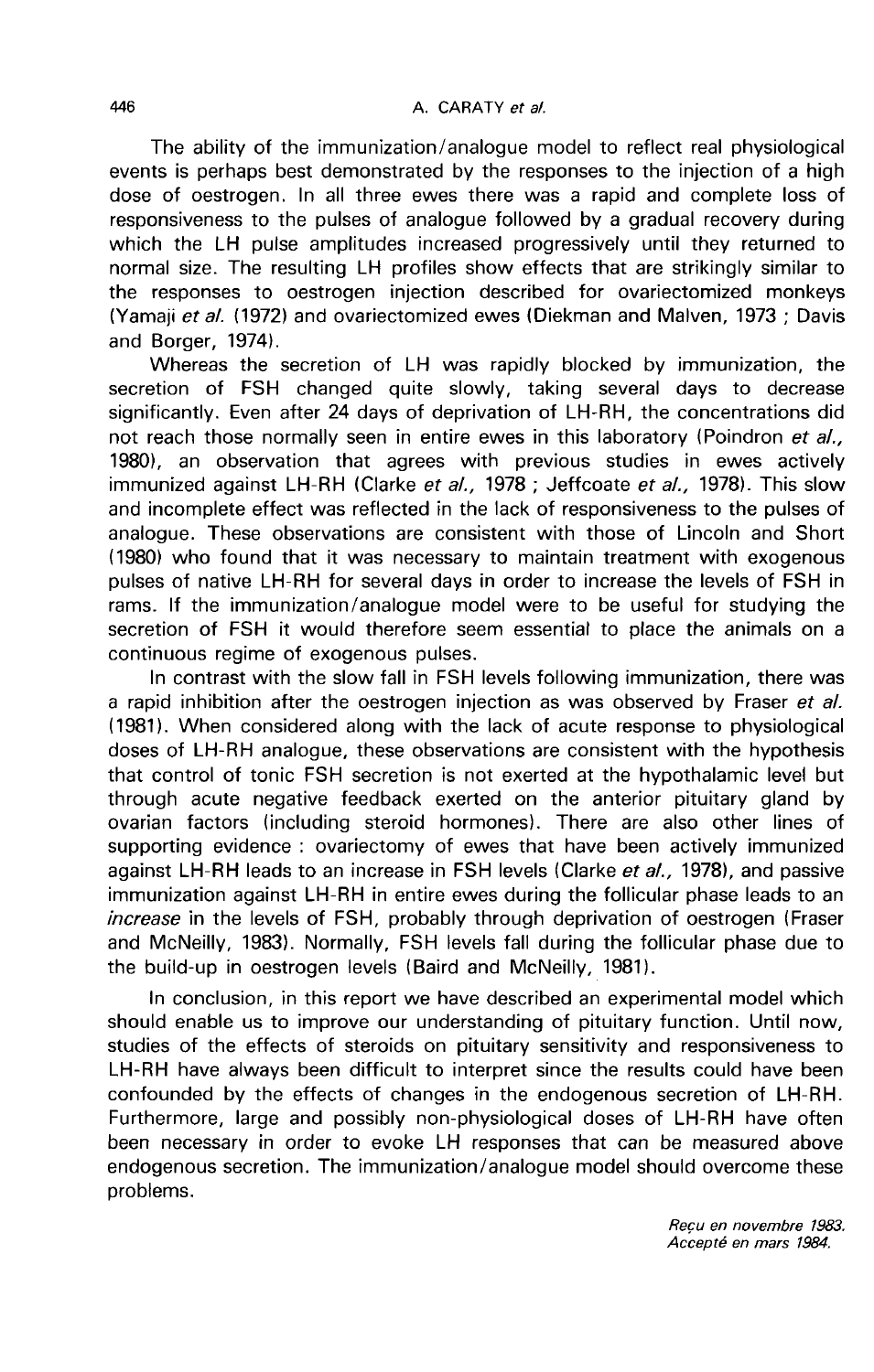Acknowledgements. — We would like to thank Dr J. Sandow of Hoescht A. G. (Frankfurt) for the great deal of help he gave us with the supply of analogues. G. B. Martin was supported financially by an Overseas Study Award granted by the Australian Meat Research Committee. Acknowledgements. — We would like to thank Dr J. Sandow of Hoescht A. G. (F<br>for the great deal of help he gave us with the supply of analogues. G. B. Ma<br>supported financially by an Overseas Study Award granted by the Austr

Résumé. Nouvelle méthode d'étude de la sensibilité hypophysaire à la LH-RH in vivo,<br>associant l'injection de pulses d'analoque à l'immunisation passive chez la brebis.

Lors de deux expériences consécutives les niveaux de LH et de FSH sont mesurés après immunisation passive contre la gonadolibérine (LH-RH). Après injection de l'anticorps, la sécrétion pulsatile de LH est immédiatement inhibée et le niveau de cette hormone tombe rapidement devenant indétectable 24 h plus tard. Une décroissance partielle et beaucoup plus lente est observée pour les niveaux de FSH. Dans la deuxième expérience, la sécrétion pulsatile de LH est restaurée grâce à des injections successives d'un analogue le Des-gly10 (Pro-9)-LH-RH éthylamide qui n'est pas neutralisé par l'antisérum et dont l'activité biologique est voisine de celle du décapeptide naturel.

Quand les brebis recoivent une injection intra-veineuse de 50 ug de benzoate d'oestradiol, la réponse LH aux pulses d'analogue est complètement supprimée durant 4 à 5 h puis redevient progressivement normale. L'injection d'oestrogène entraîne également une diminution des niveaux de FSH.

Sur la base des profils de sécrétion de LH, de la réponse aux cestrogènes, nous pouvons conclure que l'immunisation passive associée à des injections d'analogue de la gonadolibérine représente un modèle intéressant pour étudier les facteurs qui peuvent moduler la réponse hypophysaire à la LH-RH.

#### References

- BAIRD D. T., McNEILLY A. S., 1981. Gonadotrophic control of follicular development and function during the oestrous cycle of the ewe. J. Reprod. Fert., suppl. 30, 119-133.
- BLANC M. R., POIRIER J. C., 1979. A new homologous radioimmunoassay for ovine folliclestimulating hormone : development and characterization. Ann. Biol. anim. Bioch. Biophys., 19, 1011-1026.
- CARATY A., de REVIERS M.-M., PELLETIER J., DUBOIS M. P., 1980. Reassessment of LRF radioimmunoassay in the plasma and hypothalamic extracts of rats and rams. Reprod. Nutr.<br>Dévelop., 20, 1489-1501. Sumulating normone: de<br> **19,** 1011-1026.<br>
A., de REVIERS M.-N<br>
radioimmunoassay in the<br> *Dévelop.,* **20,** 1489-1501.<br>
I. J., CUMMINGS J.
- CLARKE I. J., CUMMINGS J. T., de KRETSER D. M., 1983. Pituitary gland function after disconnection from direct hypothalamic influences in the sheep. Neuroendocrinology, 36, 376-384.
- CLARKE I. J., FRASER H. M., McNEILLY A. S., 1978. Active immunization of ewes against luteinizing-hormone releasing-hormone and its effects on ovulation and gonadotrophin, prolactin and ovarian steroid secretion. J. Endocr., 78, 39-47.
- DAVIS S. L., BORGER M. L., 1974. Dynamic changes in plasma prolactin, luteinizing-hormone and growth hormone in ovariectomized ewes. J. anim. Sci., 38, 795-802.
- DIEKMAN M. A., MALVEN P. V., 1973. Effect of ovariectomy and estradiol on LH patterns in ewes. J. anim. Sci., 37, 562-567.
- FRASER H. M., CLARKE I. J., McNEILLY A. S., 1981. Effect of oestrogen and an LH-RH agonist on the release of gonadotrophins in ovariectomized ewes deprived of LH-RH. J. Reprod. Fert., 62, 131-140.
- FRASER H. M., McNEILLY A. S., 1982. Effect of immunoneutralization of luteinizing-hormone releasing-hormone on the estrogen-induced luteinizing-hormone and follicle-stimulating hormone surges in the ewe. Biol. Reprod., 27, 548-555.
- FRASER H. M., McNEILLY A. S., 1983. Differential effects of LH-RH immunoneutralization on LH and FSH secretion in the ewe. J. Reprod. Fert., 69, 569-577.